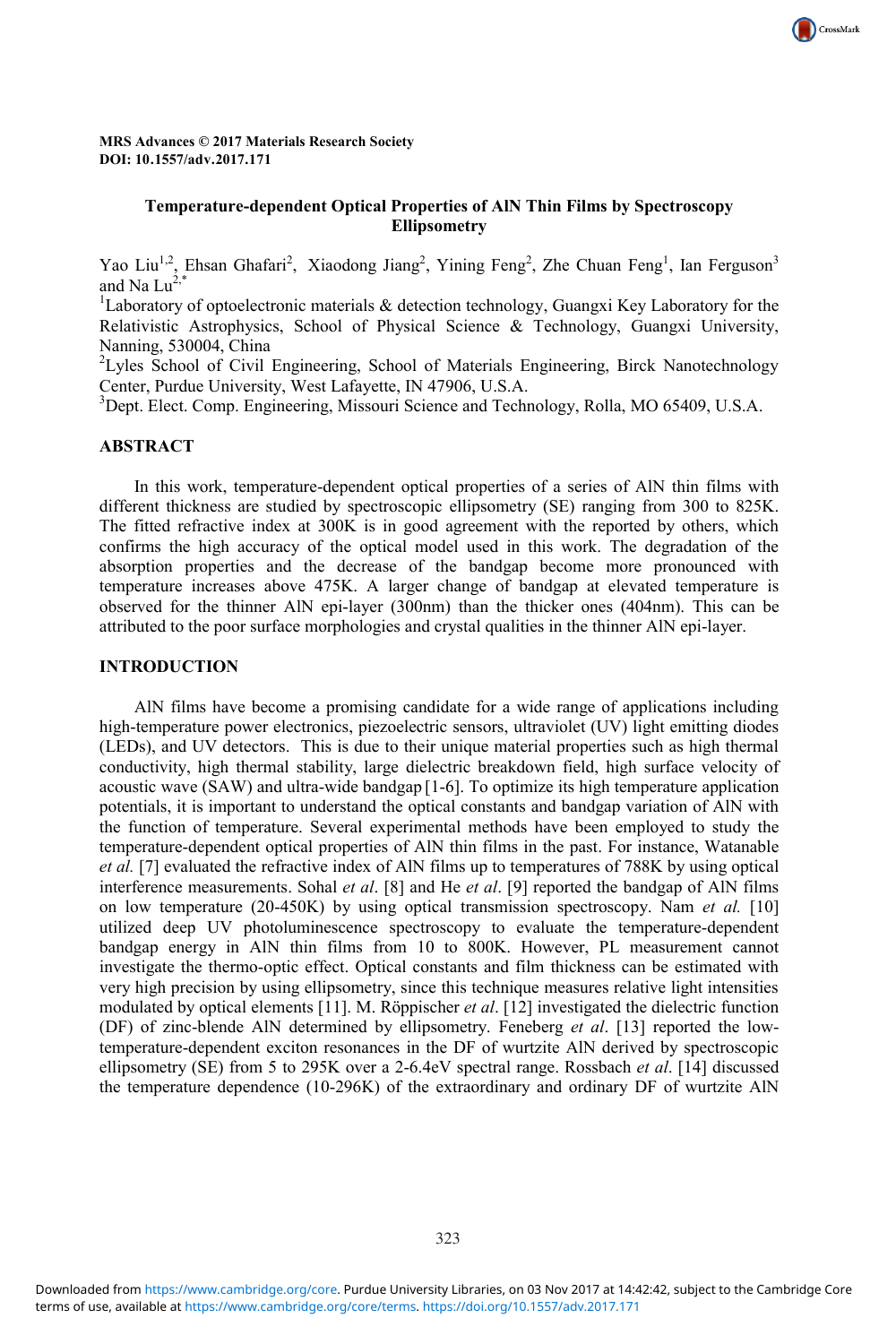using ellipsometry. However, there have been no studies reported on the effect of high temperatures on the optical properties of AlN films by using ellipsometry method. In this work, the temperature (300-825K) dependent optical constants and bandgaps of AlN/sapphire thin films are studied with different thickness of epitaxial layers using a Mueller matrix ellipsometer.

## **EXPERIMENT**

The AlN samples were grown on c-plane (0001) sapphire substrates by metal-organic chemical vapor deposition (MOCVD) technique. A 12 nm-thick low-temperature (LT) AlN interlayer was firstly deposited on the sapphire substrate at 600°C, then the temperature was raised to 1100°C to grow high-temperature (HT) AlN epitaxial layer. For comparison, three samples (namely AlN-1, AlN-2, and AlN-3) with different thickness of epitaxial layers were studied in this work.

Spectroscopic ellipsometry was used as a non-destructive method to precisely evaluate optical constants, thickness of layers and surface roughness. Temperature-dependent (from 300K to 825K) ellipsometry parameters (psi and delta) of the three samples in the wavelength range (195nm-1650 nm) were measured at three incident angles of  $50^\circ$ ,  $55^\circ$  and  $60^\circ$ , by using a dual rotating-compensator Muller matrix ellipsometer (ME-L ellipsometer) [15] equipped with a Linkam heating and freezing stage system (THMS600). Atomic force microscope (AFM) was used to characterize the surface morphology. The root mean square of the surface roughness of the three samples was found to between 14.1 to 2.3 nm for  $10\times10\mu m^2$  area for different thickness of epitaxial layers, which can be used as the initial values of surface roughness for the SE fitting procedure. A four-layer model using Eometrics software was developed to describe the material structures including sapphire substrate, two AlN layers and surface roughness. One Tanguy oscillator, one Tauc-Lorentz oscillator and one Gaussian oscillator were used for the AlN layers. The surface roughness was a mixture of AlN/voids over-layer modeled by Bruggeman effective medium approximation (EMA). Based on the best-fit optical models and fitting algorithms, surface roughness, layer thickness, the dependence of refractive index and absorption coefficient of the samples with various temperatures were derived. The fitting results are in good agreement with measured results as mean squared error (MSE) is lower than 10.

### **DISCUSSION**

The surface roughness and thickness of AlN epitaxial layer were derived from SE fitting as listed in Table 1. Figure 1, for example, shows the fitting results of ellipsometric spectra for AlN-3 sample at 825K, and the interference oscillations below the bandgap corresponding to the transparent region of the sample. The surface roughness of AlN-1 was substantially larger than the other two samples. The reason can be attributed to the thinner layer of AlN-1, which could induce a partially relaxed structure. Figure 2 shows the refractive index (*n*) of all three samples extracted by SE fitting at 300K. It is observed that the refractive index increases with the increasing thickness of epi-layer, which is in consistent with the existing literatures [2, 16]. Figure 2 also shows the fitted refractive index from Ref. 17, the value of which is slightly lower than the value of AlN-2 in this work. The reason is that the thickness of AlN layer (245nm) used in Ref. 17 is lower than the one of AlN-2 (300nm), which confirms the accuracy of the fitting results in our work.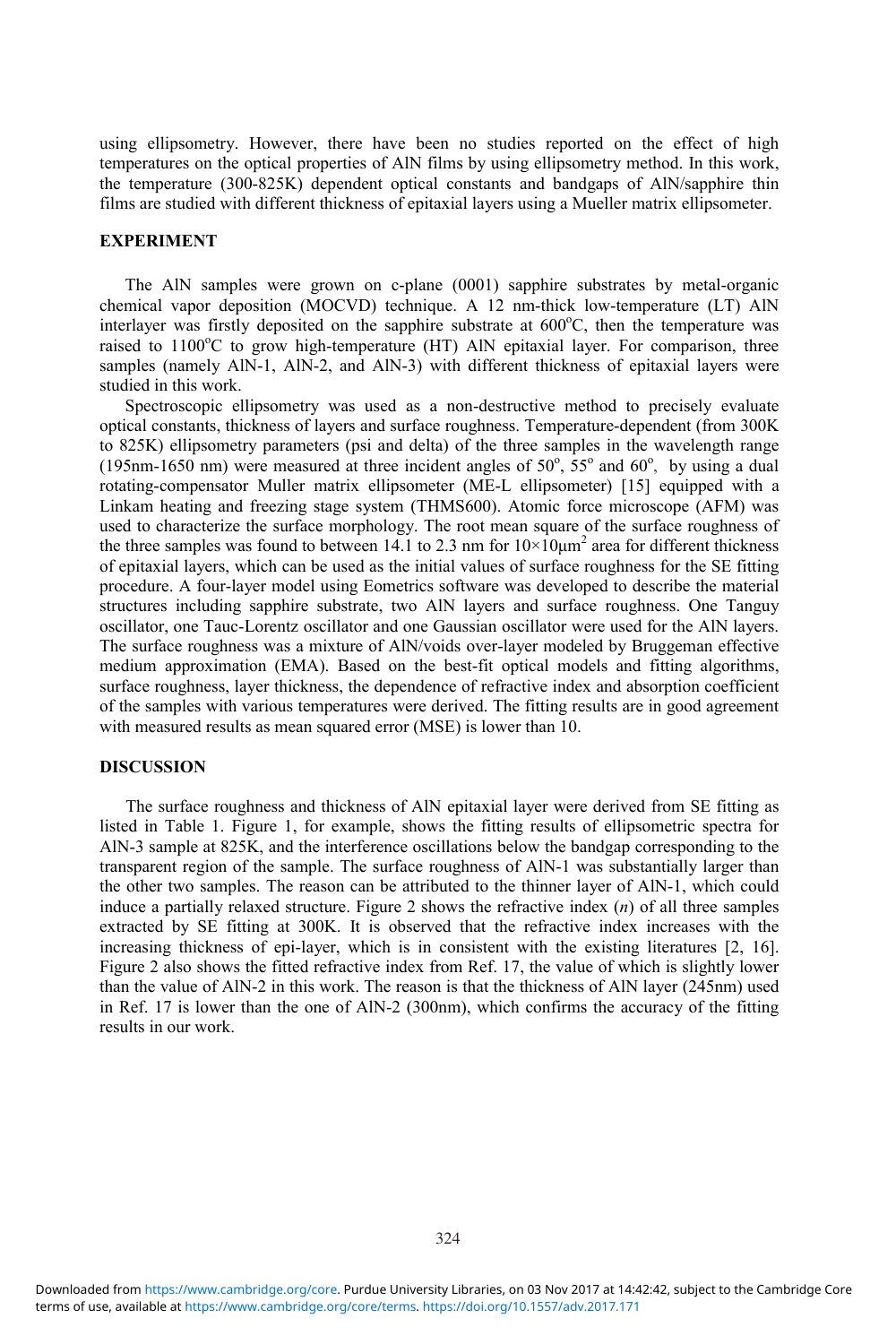| <b>Sample</b><br>name | <b>Surface</b><br>roughness (nm) | <b>Thickness of HT-AIN</b><br>layer (nm) | <b>Bandgap at</b><br>$300K$ (eV) |
|-----------------------|----------------------------------|------------------------------------------|----------------------------------|
| $AlN-1$               | 8.9                              |                                          | 5.64                             |
| Aln-2                 |                                  | 300                                      | 6.06                             |
| AlN-3                 |                                  | 400                                      | S 07                             |

**Table.1** A list of samples and their SE fitting results.



Figure 1. SE experimental and fitted psi and delta spectra vs. photon energy of incidence (50°,  $55^\circ$  and  $60^\circ$ ) for AlN-3 sample at 825K.



**Figure 2.** The fitted refractive indices vs. wavelength for three AlN samples at 300K.

Figure 3 shows the square of the absorption coefficient  $(\alpha^2)$  of three samples derived from SE fitting at 300K, and the energy bandgap can be estimated by using the linear fit of the wellknown relation for direct band gap materials, Equation 1 [8]. The calculated bandgap of three samples are shown in Table 1, which indicates that the bandgap increases from 5.64 to 6.07eV as the thickness increases from 118 to 400nm. This could be attributed to the variable strain induced by point defects with different thickness of epi-layer [13].

$$
(\alpha(\hbar\omega))^2 = A(\hbar\omega - E_g) \tag{1}
$$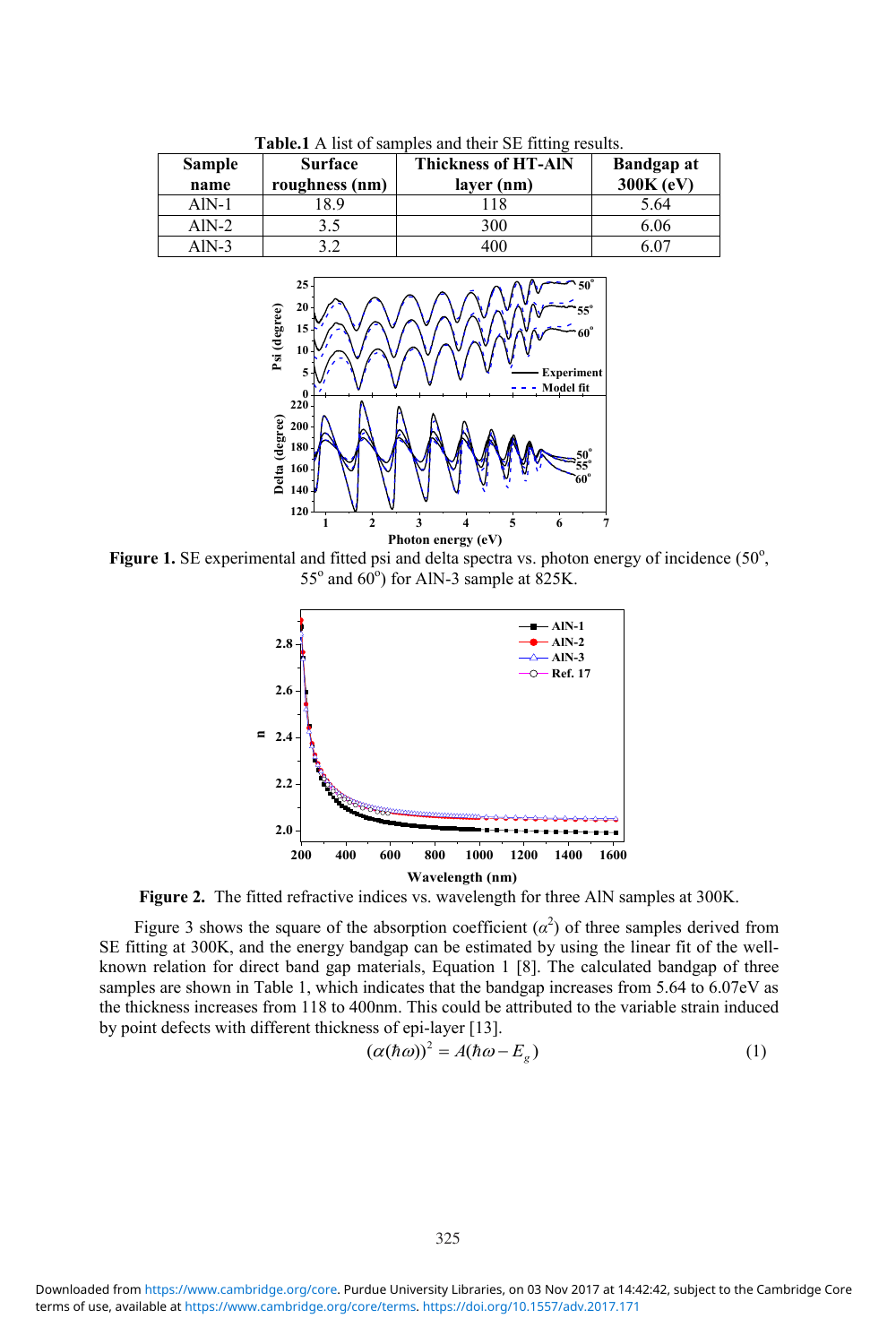

**Figure 3.**  $\alpha^2$  vs. photon energy for three AlN samples at 300K.

Figure 4 shows the fitted refractive indices for AlN-2 and AlN-3 at 300, 475, 650 and 825K. It is observed that the refractive index increases in the transparent region as the temperature rises. The refractive index increases from 2.06 to 2.08 in the wavelength of 850nm as the temperature changes from 300 to 825K for the 404nm thick AlN epi-layer. Figure 5 gives the square of the absorption coefficient  $(\alpha^2)$  in the temperature range of  $300K \le T \le 825K$  for AlN-2 and AlN-3. The optical bandgap at elevated temperature can also be calculated from the linear fit, as shown in Figure 6. The absorption edge exhibits red-shift with the increase of temperature, which is correlated with the reduction of the bandgap. The decrease of bandgap with increasing temperature can be attributed to the effect of electron-phonon interactions and the lattice thermal expansion [8]. It is noted that, the absorption properties get worse as the temperature is higher than 475K, thus exhibiting a more pronounced reduction of bandgap. The phenomena can be attributed to the stronger electron-phonon interactions and the increased inter-atomic spacing induced by thermal expansion [18] at elevated temperatures.



**Figure 4.** The fitted refractive index (*n*) at elevated temperature in the wavelength range of 195- 1650nm for AlN-2 (a) and AlN-3 (b) samples. The inset shows the spectra in the wavelength range of 195-400 nm.

Figure 6 also shows the temperature dependence of  $E<sub>g</sub>$  derived from Ref.10 by PL measurements. The reported bandgaps lie slightly below the values in our work in the whole temperature range, which can be attributed to the non-interlayer inserted in the AlN structures of

terms of use, available at [https://www.cambridge.org/core/terms.](https://www.cambridge.org/core/terms) <https://doi.org/10.1557/adv.2017.171> Downloaded from [https://www.cambridge.org/core.](https://www.cambridge.org/core) Purdue University Libraries, on 03 Nov 2017 at 14:42:42, subject to the Cambridge Core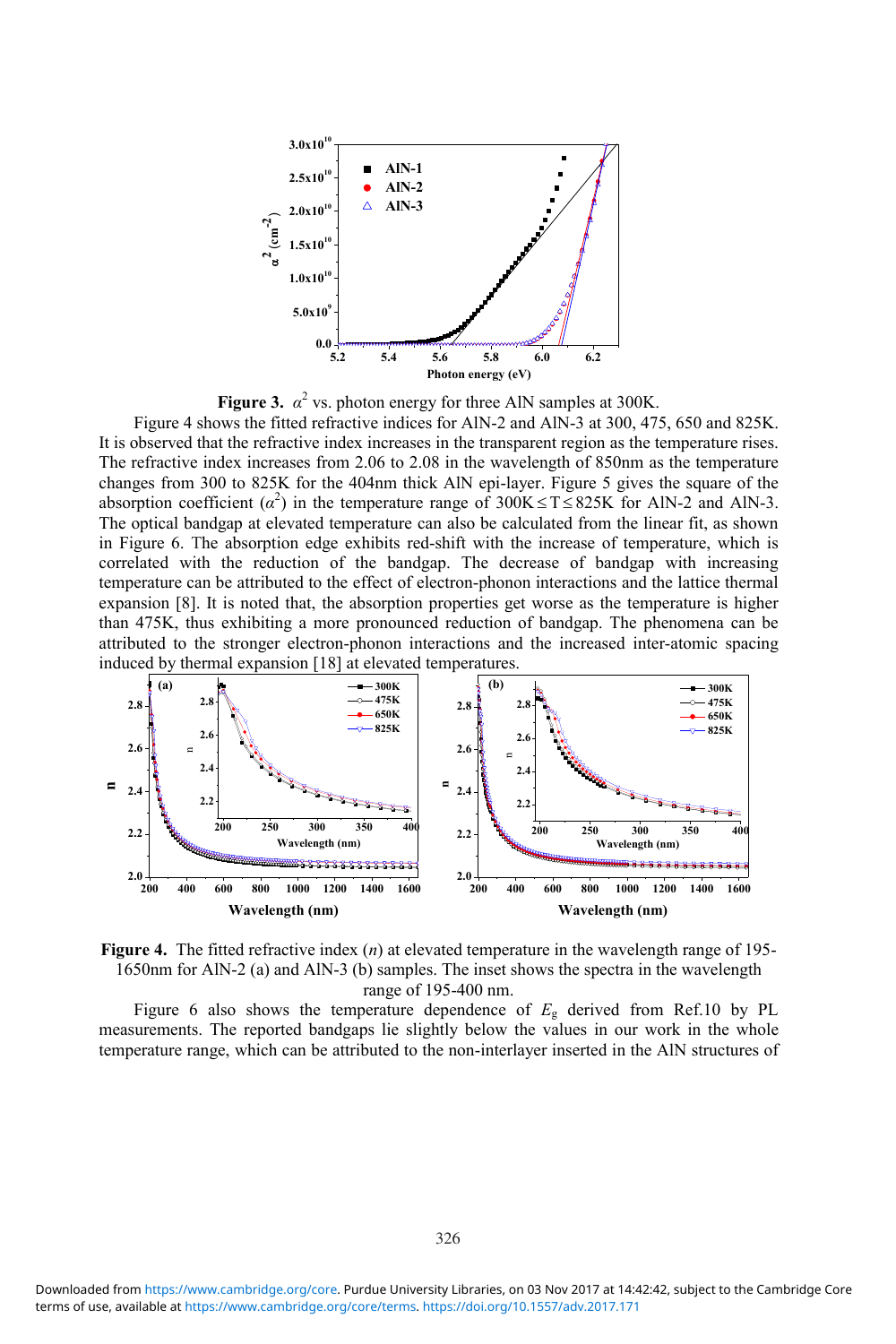Ref.10, and consequently increases the density of defects and dislocation in the epi-layer. The bandgap varies from 6.07 to 5.67eV for AlN-3 as the temperature rises from 300 to 825K, comparing with the reported variation of bandgap (from 6.0 to 5.54eV) with temperature (from 300 to 800K) for AlN thin film without AlN interlayer [10], which indicate that the thermal stability of bandgap on high temperature can be optimized by the inset of AlN interlayer in AlN thin films.

The decrease of bandgap is more pronounced in AlN-2 than that in AlN-3, indicating that the thermal stability of bandgap depends on the thickness of AlN epi-layer and the increasing thickness leads to a higher thermal stability of bandgap. The reason is that insufficient growth thickness of AlN epi-layer induces the incomplete coalescence of island in the growth process, which consequently result in poor surface morphologies and crystal qualities.



**Figure 5.** The square of the absorption coefficient  $(\alpha^2)$  vs. photon energy at elevated temperature for AlN-2 (a) and AlN-3 (b) samples.



**Figure 6.** Temperature dependence of the bandgap values at 300-825K for AlN-2 and AlN-3 samples.

# **CONCLUSIONS**

In conclusion, the temperature-dependent (300-825K) optical properties of AlN thin films with different thickness of epitaxial layers are studied by spectroscopic ellipsometry. The results indicate that increasing the thickness of epi-layer leads to higher refractive index and higher bandgap. With the temperature increases, refractive indices almost increase in the transparent